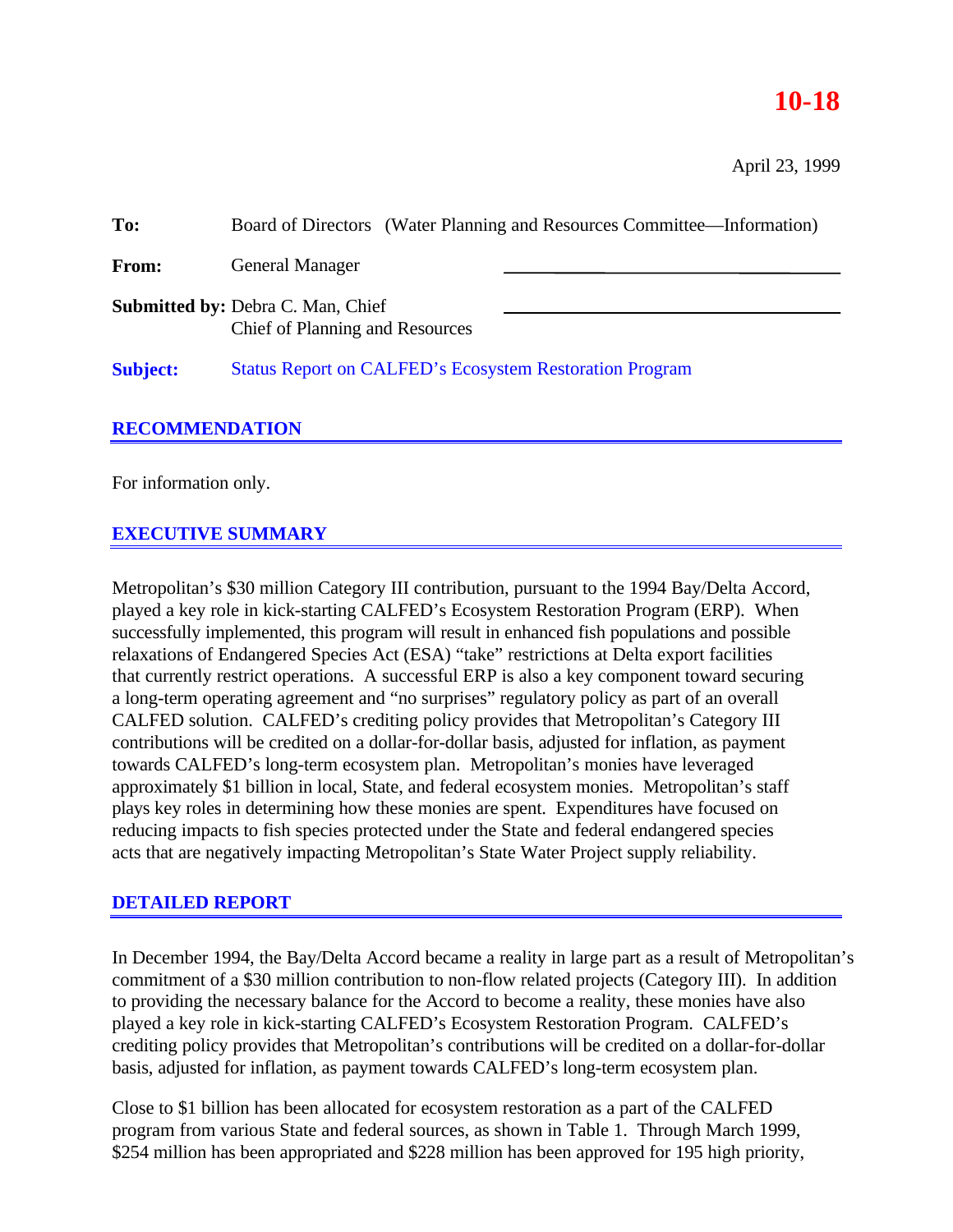early action ecosystem restoration projects. These environmental projects have included fish screening and passage, habitat restoration and acquisition, exotic species management, water quality and temperature improvements, watershed management, improved fish management and hatchery operations, and various essential study efforts.

| <b>SOURCE OF FUNDS</b>                                 | <b>MILLION</b> |
|--------------------------------------------------------|----------------|
| MWD and other CUWA                                     | \$32           |
| Proposition 204, Category III                          | 60             |
| Proposition 204, State cost share for Federal projects | 93             |
| Proposition 204, other                                 | 40             |
| Proposition 204, pending ROD                           | 390            |
| Federal Bay-Delta Act, 1998                            | 85             |
| Federal Bay-Delta Act, 1999                            | 75             |
| Federal President's Proposal, 2000                     | 75             |
| Federal (Pending Extension)                            | 195            |
| <b>EPA Watershed</b>                                   | 2              |
| <b>Total Coordinated CALFED Funds</b>                  | 1,047          |

Table 1. Source of Coordinated Ecosystem Restoration funding for CALFED

The decline of fisheries has been a major factor in the reduction of reliability of water supplies from the Bay/Delta. As an indication of declining fish populations, Delta smelt was listed as a threatened species in 1993 and Winter-run chinook salmon was listed as threatened in 1989 and endangered in 1994. During 1993 and 1994, ESA restrictions reduced potential combined State Water Project (SWP) and Central Valley Project (CVP) exports by more than one million acre-feet each year. Lesser reductions in potential exports occurred in 1992, 1996, and 1997. Take limits for these existing ESA listings and for future listings have the potential to cause further reductions or shutdowns at the CVP and the SWP Delta pumps.

Metropolitan staff and consultants have participated at several levels in the CALFED project selection and approval process, including technical review teams, the Integration Panel and the Ecosystem Roundtable.

Of the many early implementation projects being implemented through CALFED's program, the projects on Butte Creek that have been designed to help recovery of Spring-run chinook salmon provides some of the most encouraging progress. Since the early 1960's, Spring-Run returns to Butte Creek averaged several hundred annually. Over the last four years, the following dam removal or fish ladder projects have been completed on Butte Creek: Parrott-Phelan Dam, Western Canal Dam, Durham Mutual Dam, Adams Dam, Gorrill Dam, McGowan Dam and